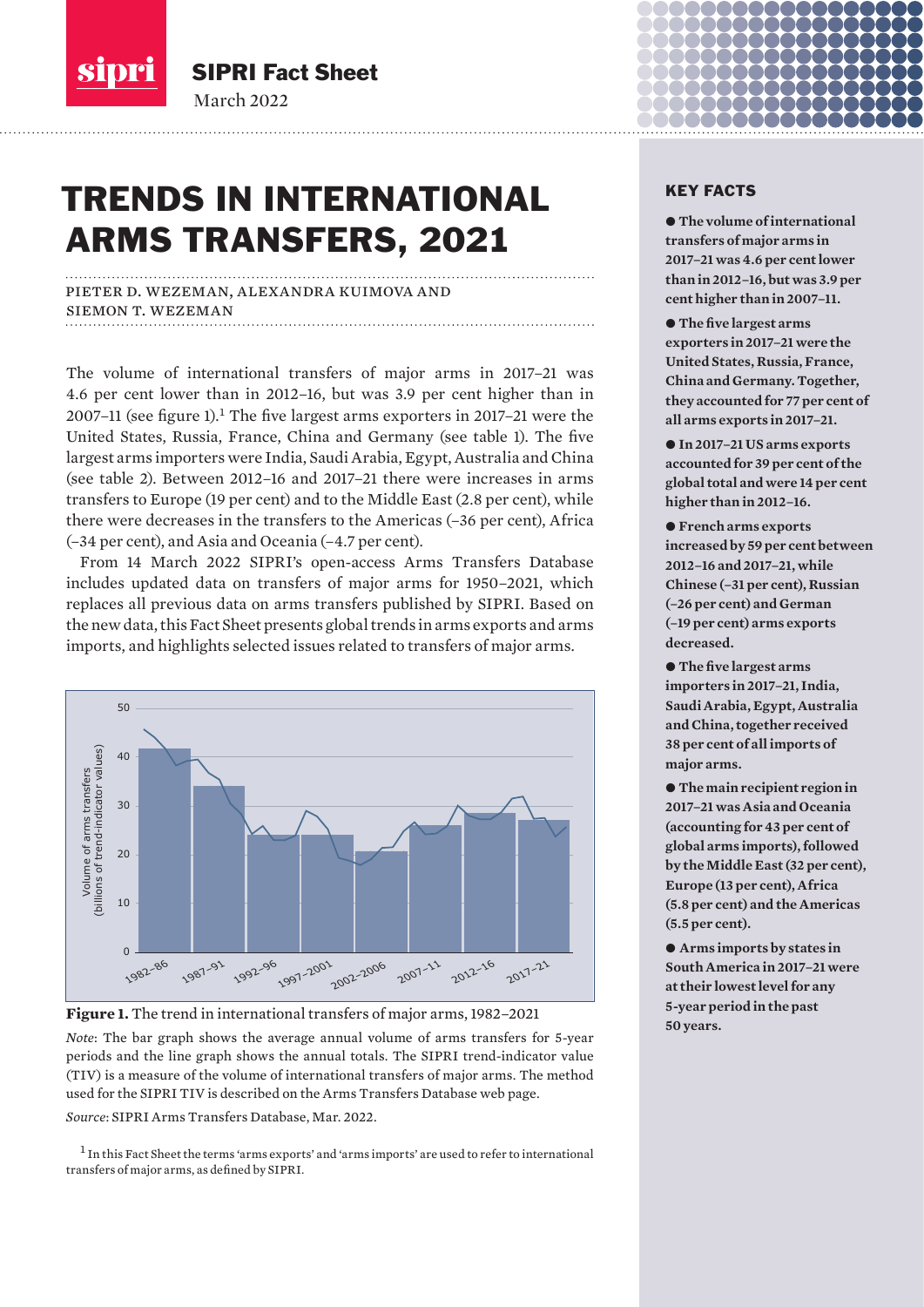|    | Share of global<br>arms exports (%) |             |             | Per cent<br>change from<br>2012-16 to | Main recipients (share of exporter's total exports, %),<br>2017-21 |      |              |      |                     |       |  |
|----|-------------------------------------|-------------|-------------|---------------------------------------|--------------------------------------------------------------------|------|--------------|------|---------------------|-------|--|
|    | Exporter                            | $2017 - 21$ | $2012 - 16$ | $2017 - 21^a$                         | <b>1st</b>                                                         |      | 2nd          |      | 3rd                 |       |  |
| 1  | <b>United States</b>                | 39          | 32          | 14                                    | Saudi Arabia                                                       | (23) | Australia    |      | $(9.4)$ South Korea | (6.8) |  |
| 2  | Russia                              | 19          | 24          | $-26$                                 | India                                                              | (28) | China        | (21) | Egypt               | (13)  |  |
| 3  | France                              | 11          | 6.4         | 59                                    | India                                                              | (29) | Oatar        | (16) | Egypt               | (11)  |  |
| 4  | China                               | 4.6         | 6.4         | $-31$                                 | Pakistan                                                           | (47) | Bangladesh   | (16) | Thailand            | (5.0) |  |
| 5  | Germany                             | 4.5         | 5.4         | $-19$                                 | South Korea                                                        | (25) | Egypt        | (14) | <b>USA</b>          | (6.1) |  |
| 6  | Italy                               | 3.1         | 2.5         | 16                                    | Egypt                                                              | (28) | Turkey       | (15) | Oatar               | (9.0) |  |
| 7  | United Kingdom                      | 2.9         | 4.7         | $-41$                                 | Oman                                                               | (19) | Saudi Arabia | (19) | <b>USA</b>          | (19)  |  |
| 8  | South Korea                         | 2.8         | 1.0         | 177                                   | Philippines                                                        | (16) | Indonesia    | (14) | <b>UK</b>           | (14)  |  |
| 9  | Spain                               | 2.5         | 2.2         | 10                                    | Australia                                                          | (51) | Turkey       | (13) | Belgium             | (8.6) |  |
| 10 | <b>Israel</b>                       | 2.4         | 2.5         | $-5.6$                                | India                                                              | (37) | Azerbaijan   | (13) | Viet Nam            | (11)  |  |
| 11 | Netherlands                         | 1.9         | 2.0         | $-12$                                 | Indonesia                                                          | (18) | <b>USA</b>   | (16) | Mexico              | (10)  |  |
| 12 | Turkey                              | 0.9         | 0.7         | 31                                    | Turkmenistan                                                       | (16) | Oman         | (16) | Oatar               | (14)  |  |
| 13 | Sweden                              | 0.8         | 1.2         | $-35$                                 | Pakistan                                                           | (24) | <b>USA</b>   | (24) | <b>Brazil</b>       | (15)  |  |
| 14 | Ukraine                             | 0.7         | 2.5         | $-72$                                 | China                                                              | (39) | Thailand     | (15) | Russia <sup>b</sup> | (13)  |  |
| 15 | Switzerland                         | 0.7         | 1.0         | $-35$                                 | Australia                                                          | (25) | Denmark      | (12) | France              | (8.7) |  |
| 16 | Australia                           | 0.6         | 0.3         | 98                                    | Canada                                                             | (33) | Chile        | (29) | <b>USA</b>          | (18)  |  |
| 17 | Canada                              | 0.5         | 0.8         | $-41$                                 | Saudi Arabia                                                       | (47) | <b>UAE</b>   | (22) | Australia           | (6.8) |  |
| 18 | <b>UAE</b>                          | 0.4         | 0.3         | 17                                    | Egypt                                                              | (31) | Jordan       | (24) | Algeria             | (15)  |  |
| 19 | South Africa                        | 0.3         | 0.3         | $-5.8$                                | <b>UAE</b>                                                         | (26) | <b>USA</b>   | (21) | India               | (12)  |  |
| 20 | Belarus                             | 0.3         | 0.5         | $-42$                                 | Serbia                                                             | (34) | Viet Nam     | (25) | Uganda              | (14)  |  |
| 21 | Brazil                              | 0.3         | 0.2         | 48                                    | France                                                             | (23) | Nigeria      | (13) | Chile               | (11)  |  |
| 22 | Norway                              | 0.3         | 0.6         | $-57$                                 | Oman                                                               | (27) | <b>USA</b>   | (21) | Lithuania           | (14)  |  |
| 23 | India                               | 0.2         | 0.1         | 119                                   | Myanmar                                                            | (50) | Sri Lanka    | (25) | Armenia             | (11)  |  |
| 24 | Czechia                             | 0.2         | 0.3         | $-36$                                 | <b>USA</b>                                                         | (28) | Ukraine      | (26) | Uganda              | (13)  |  |
| 25 | Jordan                              | 0.2         | 0.1         | 5.0                                   | <b>USA</b>                                                         | (40) | Egypt        | (36) | Armenia             | (10)  |  |

**Table 1.** The 25 largest exporters of major arms and their main recipients, 2017–21

*Note*: Percentages below 10 are rounded to 1 decimal place; percentages over 10 are rounded to whole numbers.

UAE = United Arab Emirates.

*<sup>a</sup>*Figures show the change in volume of the total arms exports per exporter between the two periods.

*b* This involved transport aircraft produced in Russia until 2018 under licences granted before Ukraine banned arms sales to Russia in 2014. For further detail see Wezeman, S. T., '[Monitoring international arms transfers: The difficult case of production](https://www.sipri.org/commentary/blog/2021/monitoring-international-arms-transfers-difficult-case-production-under-licence)  [under licence'](https://www.sipri.org/commentary/blog/2021/monitoring-international-arms-transfers-difficult-case-production-under-licence), SIPRI WritePeace Blog, 31 Mar. 2021.

*Source*: [SIPRI Arms Transfers Database, Mar. 20](https://www.sipri.org/databases/armstransfers)22.

# THE EXPORTERS, 2017–21

SIPRI has identified 60 states as exporters of major arms in 2017–21. The five largest suppliers of arms during that period—the USA, Russia, France, China and Germany—accounted for 77 per cent of all arms exports (see figure 2 and table 1). French and US arms exports increased between 2012–16 and 2017–21, while Chinese, Russian and German arms exports fell (see figure 3). The top 25 arms exporters supplied 99 per cent of the world's arms exports in 2017–21 (see table 1). States in North America and Europe together accounted for 87 per cent of all arms exports in 2017–21. The top five West European arms exporters—France, Germany, Italy, the United Kingdom and Spain—supplied 24 per cent of total global arms exports in 2017–21 (see figure 2), compared with 21 per cent in 2012–16. Three states outside Europe and North America were among the top 10 arms exporters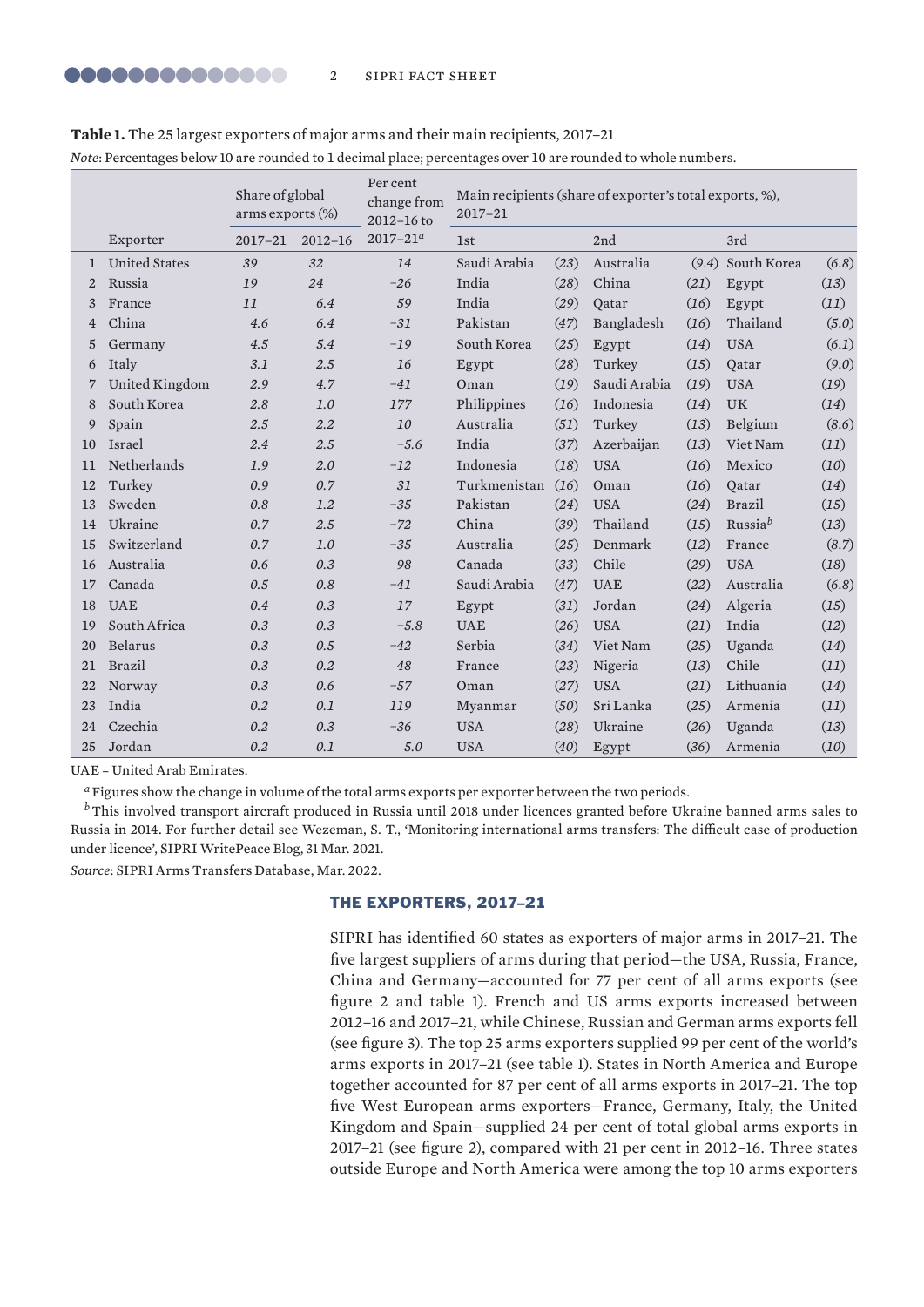..............

in 2017–21: China, South Korea and Israel. While the Covid-19 pandemic caused some disruption to arms transfers in 2020–21, it had a very limited overall impact on arms exports in 2017–21.

# The United States

The USA's arms exports grew by 14 per cent between 2012–16 and 2017–21, increasing its global share from 32 per cent to 39 per cent. The gap between the USA and the second largest arms exporter, Russia, widened significantly: US arms exports were 108 per cent higher than Russia's in 2017–21, compared with 34 per cent higher in 2012–16. The USA delivered major arms to 103 states in 2017–21, far more recipients than any other supplier. Aircraft were the USA's main arms export in 2017–21, making up 62 per cent of its total arms exports, followed by missiles (17 per cent) and armoured vehicles (10 per cent).

The Middle East accounted for 43 per cent of total US arms exports in 2017–21, a slight drop on the 47 per cent share in 2012–16. A total of 33 per cent of US arms exports went to states in Asia and Oceania in 2017–21, compared with 35 per cent in 2012–16. US arms exports to Europe increased by 105 per cent, with European states receiving 18 per cent of total US arms exports in 2017–21.

The growth in US arms exports between 2012–16 and 2017–21 was largely due to increases in arms exports to Saudi Arabia, Australia, South Korea and Japan—the four main recipients of US arms



**Figure 2.** Global share of exports of major arms by the 10 largest exporters, 2017–21

*Source*: [SIPRI Arms Transfers Database, Mar. 20](https://www.sipri.org/databases/armstransfers)22.



**Figure 3.** Changes in volume of exports of major arms since 2012–16 by the 10 largest exporters in 2017–21

*Source*: [SIPRI Arms Transfers Database, Mar. 20](https://www.sipri.org/databases/armstransfers)22.

exports in 2017–21. US arms exports to Saudi Arabia rose by 106 per cent and it alone accounted for 23 per cent of total US arms exports in 2017–21. US arms exports to Australia increased by 78 per cent, while those to South Korea and Japan rose by 66 per cent and 173 per cent respectively.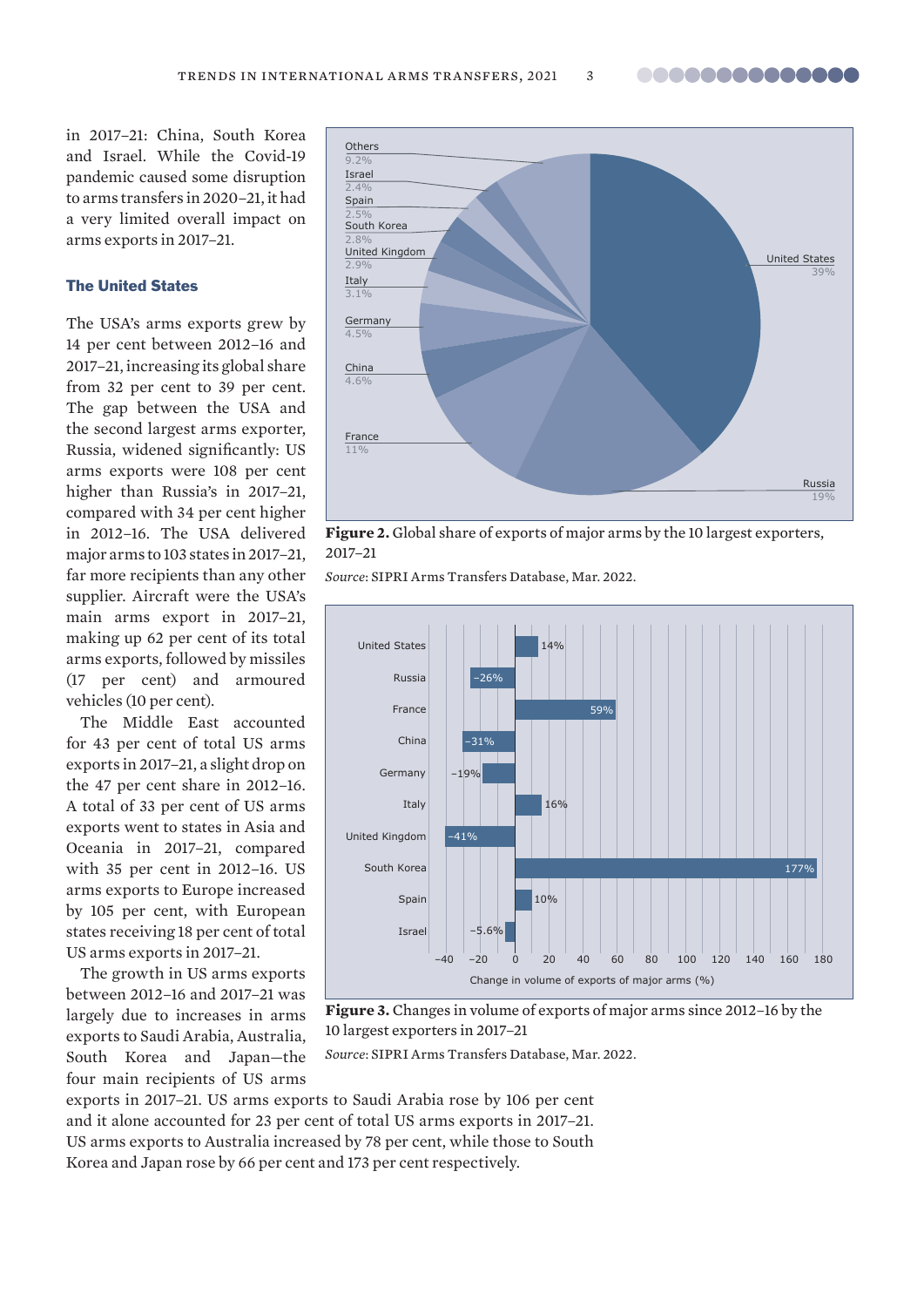These large increases were partly offset by decreases in exports to several states. The United Arab Emirates (UAE), for example, was the 2nd largest recipient of US arms in 2012–16 but was the 8th largest in 2017–21. Similarly, Turkey dropped from 3rd to 21st largest and Taiwan from 4th to 15th largest.

The USA has many large ongoing arms export orders, with deliveries scheduled to take place over the next decade and beyond. Of these, the planned deliveries of a total of 600 F-35 combat aircraft and 278 other new combat aircraft to 23 states are among the most significant.

#### Russia

Russia's arms exports fell by 26 per cent between 2012–16 and 2017–21, and its share of global arms exports decreased from 24 per cent to 19 per cent. Russia delivered major arms to 45 states in 2017–21. In contrast to the USA, Russia's exports in 2017–21 were more concentrated as four states—India, China, Egypt and Algeria—together received 73 per cent of total Russian arms exports. A total of 61 per cent of Russian arms exports went to Asia and Oceania, while 20 per cent went to the Middle East and 14 per cent to Africa. Aircraft were Russia's main arms export in 2017–21. They accounted for 48 per cent of its total arms exports, followed by engines, mainly for aircraft (16 per cent), and missiles (12 per cent).

The overall drop in Russian arms exports between 2012–16 and 2017–21 was almost entirely due to decreases in arms exports to India (–47 per cent) and Viet Nam (–71 per cent). While a number of arms export contracts signed over the past 10 years had been completed by the end of 2021, several large Russian arms deliveries are still pending and include eight air defence systems, four frigates and one nuclear-powered submarine to India.

Substantial increases in Russia's arms exports to China (60 per cent) and Egypt (723 per cent)—the second and third largest recipients of Russian arms respectively—did not offset the overall decrease in its arms exports. In 2017–21 both China and Egypt received air defence systems and combat aircraft from Russia.

#### France

In 2017–21 French arms exports accounted for 11 per cent of the global total after increasing by 59 per cent between 2012–16 and 2017–21. At the regional level, 47 per cent of French arms exports went to Asia and Oceania in 2017–21 and 37 per cent went to the Middle East. Aircraft were France's main arms export in 2017–21, making up 56 per cent of its total arms exports, followed by ships, accounting for 15 per cent.

France delivered major arms to 65 states in 2017–21, but the three largest recipients—India, Qatar and Egypt—together accounted for 56 per cent of French arms exports in that period (see table 1). With a 29 per cent share of French arms exports, India was by far the largest recipient. France's arms exports to India in 2017–21 were almost 11 times higher than in 2012–16 and reached their highest level for any five-year period since 1950. France's arms export relations with Qatar and Egypt have not been as consistent as those with India. French arms exports to Qatar were more than 25 times higher in 2017–21 than in 2012–16. After a break of 11 years, French arms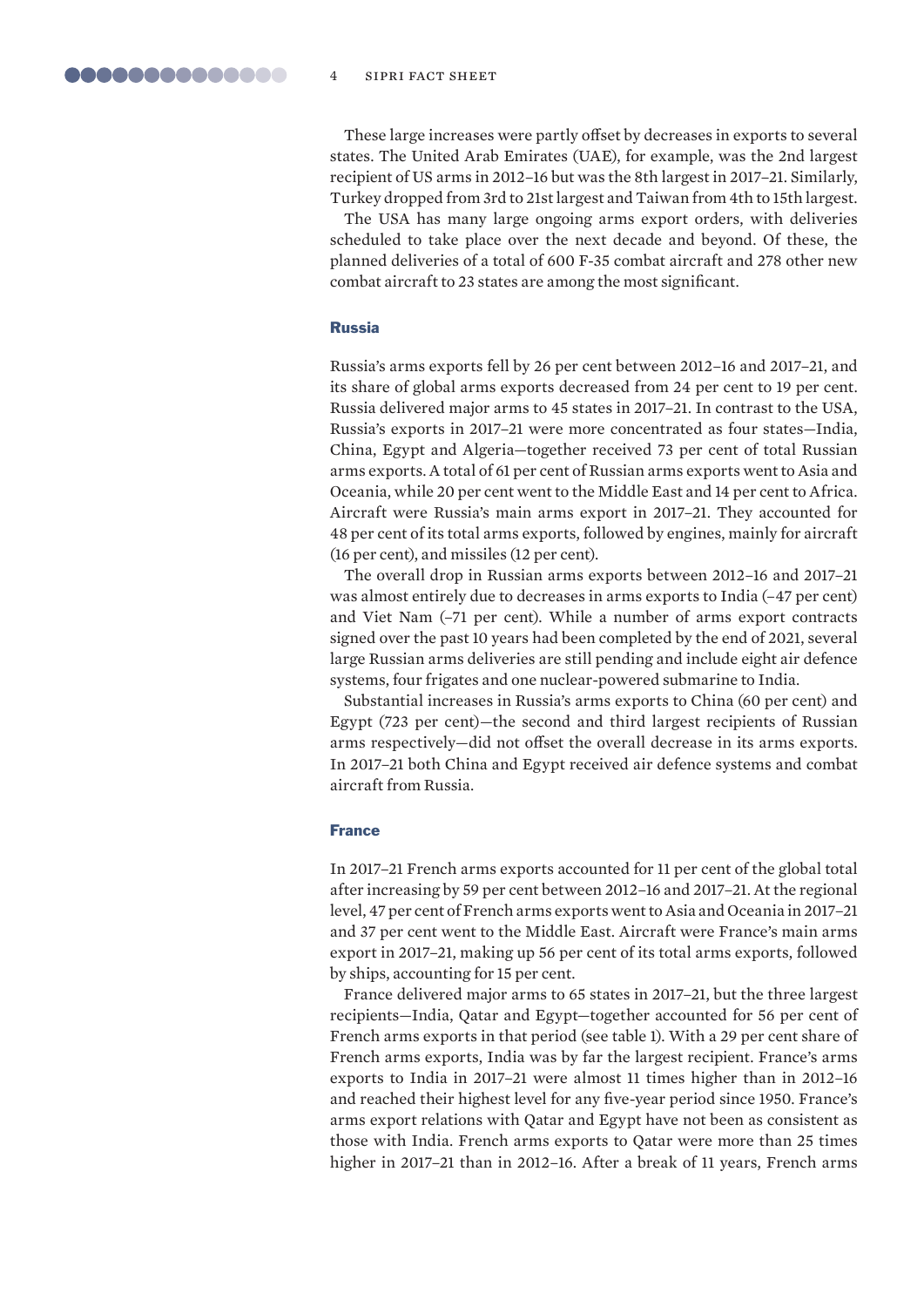exports to Egypt resumed in 2012–16 and remained at a similar level in 2017–21. India (54), Qatar (30) and Egypt (18) received a total of 102 combat aircraft and associated equipment from France in 2017–21. In 2021 France concluded export agreements for a total of 188 combat aircraft with Croatia (12), Egypt (30), Greece (24), Indonesia (42) and the UAE (80).

#### Other major suppliers

In 2017–21 China accounted for 4.6 per cent of total global arms exports. Chinese arms exports decreased by 31 per cent between 2012–16 and 2017–21. A total of 79 per cent of Chinese arms exports went to Asia and Oceania in 2017–21. China delivered major arms to 48 states in 2017–21, but 47 per cent of its arms exports went to just one state, Pakistan, which is China's closest ally. Pakistan has become increasingly reliant on Chinese arms exports, partly because of the recent deterioration in its relations with other suppliers, most notably the USA.

German arms exports made up 4.5 per cent of the global total in 2017–21. They were 19 per cent lower than in 2012–16 and 49 per cent lower than in 2007–11. Germany delivered major arms to 53 states in 2017–21. A total of 40 per cent of German arms exports went to states in Asia and Oceania, 29 per cent went to states in the Middle East and 18 per cent went to states in Europe. South Korea was by far the largest recipient of German exports of major arms in 2017–21, with Egypt becoming the second largest. South Korea and Egypt each received four submarines, which accounted for the vast bulk of their arms exports from Germany.

Italy's arms exports in 2017–21 were 16 per cent higher than in 2012–16 and 33 per cent higher than in 2007–11. Italian arms exports amounted to 3.1 per cent of the global total in 2017–21. A total of 63 per cent of Italian arms exports went to the Middle East. The delivery of two frigates to Egypt in 2020–21 accounted for 23 per cent of total Italian arms exports in 2017–21.

The UK was the world's seventh largest arms exporter in 2017–21 and supplied 2.9 per cent of total global arms exports. Deliveries related to a large deal with Saudi Arabia for combat aircraft ended in 2017, leading to a 41 per cent fall in British arms exports between 2012–16 and 2017–21.

South Korea was the eighth largest arms exporter in 2017–21 with a 2.8 per cent share of the global total. Its arms exports were 177 per cent higher than in 2012–16. Asia and Oceania accounted for 63 per cent of South Korean arms exports in 2017–21 and Europe for 24 per cent. South Korea also further developed its arms export relations in other regions, especially the Middle East. In 2021, for example, Egypt selected artillery and the UAE selected air defence systems from South Korea for major military procurement projects.

# THE IMPORTERS, 2017–21

SIPRI has identified 163 states as importers of major arms in 2017–21. The top 5 arms importers—India, Saudi Arabia, Egypt, Australia and China together received 38 per cent of total global arms imports in 2017–21 and the top 10 received 55 per cent (see figure 4 and table 2). At the regional level, Asia and Oceania accounted for 43 per cent of arms imports in 2017–21 (see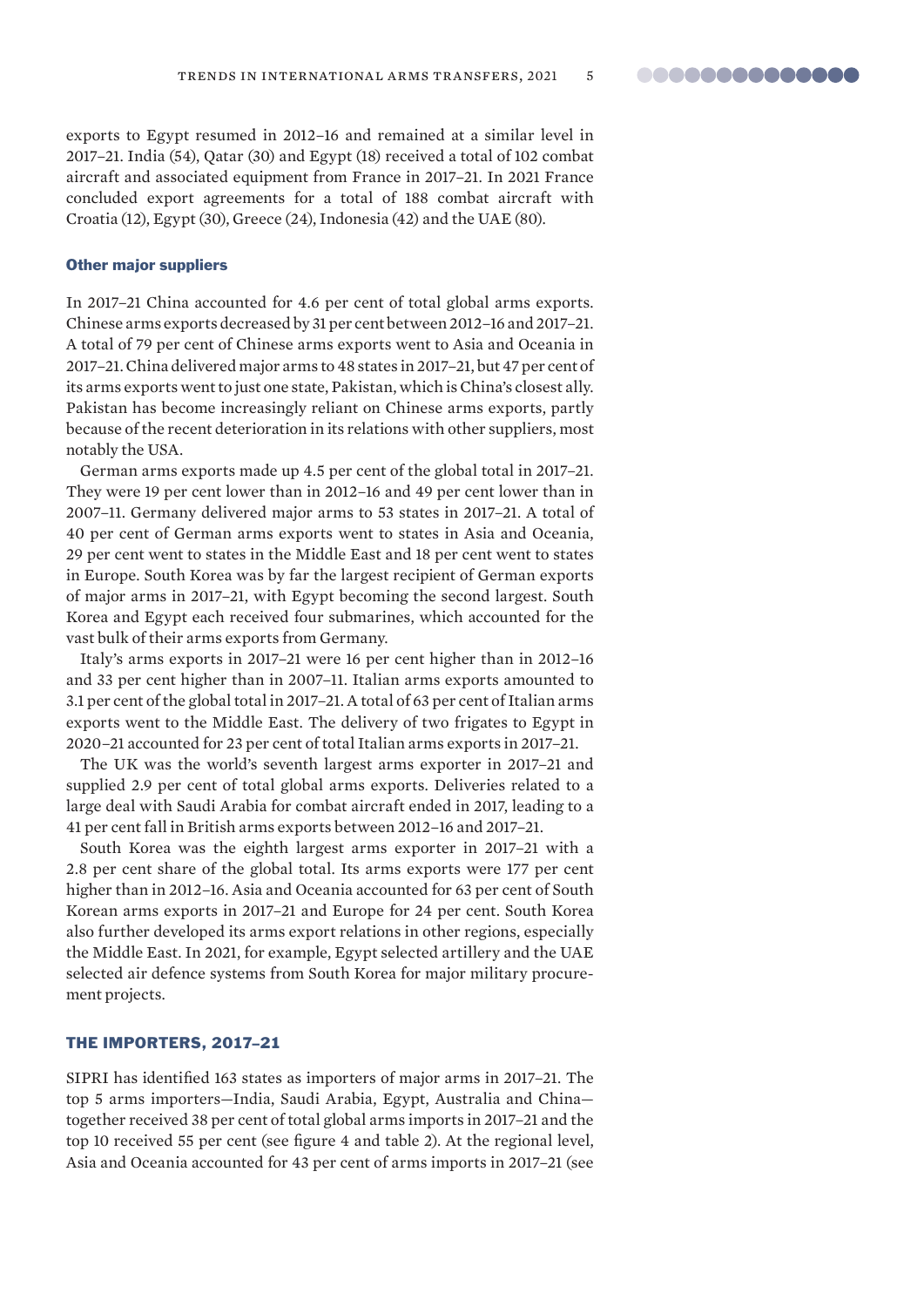# **Table 2.** The 40 largest importers of major arms and their main suppliers, 2017–21

*Note*: Percentages below 10 are rounded to 1 decimal place; percentages over 10 are rounded to whole numbers.

|    |                      | Share of global<br>arms imports (%) |             | Per cent<br>change from<br>2012-16 to | Main suppliers (share of importer's total imports, %), 2017-21 |       |                   |            |                             |       |
|----|----------------------|-------------------------------------|-------------|---------------------------------------|----------------------------------------------------------------|-------|-------------------|------------|-----------------------------|-------|
|    | Importer             | 2017–21                             | $2012 - 16$ | $2017 - 21^{a}$                       | 1 <sub>st</sub>                                                |       | 2nd               |            | 3rd                         |       |
|    | 1 India              | 11                                  | 14          | $-21$                                 | Russia                                                         | (46)  | France            | (27)       | <b>USA</b>                  | (12)  |
| 2  | Saudi Arabia         | 11                                  | 8.2         | 27                                    | <b>USA</b>                                                     | (82)  | France            | $(5.1)$ UK |                             | (5.0) |
| 3  | Egypt                | 5.7                                 | 3.2         | 73                                    | Russia                                                         | (41)  | France            | (21)       | Italy                       | (15)  |
| 4  | Australia            | 5.4                                 | 3.2         | 62                                    | <b>USA</b>                                                     | (67)  | Spain             | (24)       | Switzerland                 | (3.3) |
| 5  | China                | 4.8                                 | 4.4         | 4.1                                   | Russia                                                         | (81)  | France            |            | $(9.1)$ Ukraine             | (5.9) |
| 6  | Qatar                | 4.6                                 | 1.3         | 227                                   | <b>USA</b>                                                     | (46)  | France            | (36)       | Italy                       | (6.1) |
|    | South Korea          | 4.1                                 | 2.3         | 71                                    | <b>USA</b>                                                     | (63)  | Germany           | (27)       | France                      | (7.8) |
| 8  | Pakistan             | 3.0                                 | 3.2         | $-11$                                 | China                                                          | (72)  | Sweden            |            | $(6.4)$ Russia              | (5.6) |
| 9  | <b>UAE</b>           | 2.8                                 | 4.5         | $-41$                                 | <b>USA</b>                                                     | (61)  | France            |            | $(6.2)$ Russia              | (5.3) |
| 10 | Japan                | 2.6                                 | 1.0         | 152                                   | <b>USA</b>                                                     | (98)  | UK                |            | $(1.7)$ Sweden              | (0.7) |
| 11 | Algeria              | 2.6                                 | 3.9         | $-37$                                 | Russia                                                         | (81)  | Germany           |            | $(6.4)$ France              | (3.7) |
| 12 | United Kingdom       | 2.5                                 | 1.4         | 74                                    | <b>USA</b>                                                     | (77)  | South Korea       | (16)       | Germany                     | (3.2) |
| 13 | <b>United States</b> | 2.4                                 | 2.5         | $-9.6$                                | <b>UK</b>                                                      | (23)  | Netherlands       | (13)       | France                      | (12)  |
|    | 14 Israel            | 1.9                                 | 1.5         | 19                                    | <b>USA</b>                                                     | (92)  | Germany           |            | $(6.9)$ Italy               | (1.0) |
| 15 | Indonesia            | 1.7                                 | 2.1         | $-24$                                 | South Korea                                                    | (23)  | <b>USA</b>        | (23)       | Netherlands                 | (19)  |
| 16 | Norway               | 1.6                                 | 0.3         | 343                                   | <b>USA</b>                                                     | (83)  | South Korea       | (10)       | Italy                       | (3.5) |
| 17 | Turkey               | 1.5                                 | 3.2         | $-56$                                 | Italy                                                          | (30)  | <b>USA</b>        | (22)       | Spain                       | (21)  |
| 18 | Singapore            | 1.4                                 | 1.6         | $-20$                                 | France                                                         | (54)  | <b>USA</b>        | (22)       | Germany                     | (7.9) |
| 19 | Netherlands          | 1.3                                 | 0.6         | 116                                   | <b>USA</b>                                                     | (94)  | Germany           |            | (5.0) Australia             | (0.3) |
| 20 | Viet Nam             | 1.3                                 | 2.9         | $-56$                                 | Russia                                                         | (56)  | Israel            | (19)       | South Korea                 | (6.6) |
| 21 | Iraq                 | 1.2                                 | 3.4         | $-66$                                 | Russia                                                         | (44)  | <b>USA</b>        | (35)       | Italy                       | (10)  |
| 22 | Italy                | 1.2                                 | 1.0         | 15                                    | <b>USA</b>                                                     | (72)  | Germany           | (17)       | Israel                      | (5.8) |
| 23 | Thailand             | 1.1                                 | 0.9         | 20                                    | South Korea                                                    | (28)  | China             | (20)       | Ukraine                     | (9.9) |
| 24 | Bangladesh           | $1.0$                               | 1.5         | $-35$                                 | China                                                          | (71)  | Russia            | $(9.2)$ UK |                             | (5.2) |
| 25 | Morocco              | 1.0                                 | 1.3         | $-27$                                 | <b>USA</b>                                                     | (76)  | China             | (14)       | France                      | (8.4) |
| 26 | Afghanistan          | 0.9                                 | 0.9         | $-4.1$                                | <b>USA</b>                                                     | (97)  | <b>Brazil</b>     |            | $(2.0)$ Belarus             | (1.1) |
| 27 | Oman                 | 0.9                                 | 1.3         | $-34$                                 | <b>UK</b>                                                      | (63)  | Turkey            | (16)       | Norway                      | (8.1) |
| 28 | Kuwait               | 0.9                                 | 0.9         | $-6.3$                                | <b>USA</b>                                                     | (56)  | France            | (26)       | Italy                       | (9.4) |
| 29 | Philippines          | 0.9                                 | 0.3         | 142                                   | South Korea                                                    | (53)  | <b>USA</b>        | (16)       | Israel                      | (8.7) |
| 30 | Canada               | 0.9                                 | 1.0         | $-14$                                 | <b>USA</b>                                                     | (43)  | Australia         | (23)       | Israel                      | (12)  |
|    | 31 Kazakhstan        | $0.8\,$                             | 0.7         | 8.1                                   | Russia                                                         |       | $(91)$ Spain      |            | $(2.2)$ China               | (2.1) |
| 32 | Jordan               | $0.7\,$                             | 0.6         | 11                                    | <b>USA</b>                                                     | (37)  | Netherlands       | (17)       | $\ensuremath{\mathsf{UAE}}$ | (14)  |
| 33 | Brazil               | $0.7\,$                             | 0.8         | $-17$                                 | UK                                                             | (19)  | Sweden            | (18)       | France                      | (17)  |
| 34 | Taiwan               | $0.7\,$                             | 1.9         | $-68$                                 | <b>USA</b>                                                     | (99)  | Germany           |            | $(0.4)$ Italy               | (0.3) |
| 35 | Myanmar              | 0.6                                 | 0.9         | $-32$                                 | China                                                          | (36)  | Russia            | (27)       | India                       | (17)  |
| 36 | Poland               | 0.6                                 | $0.6\,$     | 3.4                                   | <b>USA</b>                                                     | (35)  | Italy             | (12)       | South Korea                 | (12)  |
| 37 | Azerbaijan           | $0.5\,$                             | $1.4\,$     | $-63$                                 | Israel                                                         | (61)  | Russia            | (22)       | Belarus                     | (6.6) |
| 38 | NATO <sup>b</sup>    | $0.5\,$                             | $0.0\,$     | 1991                                  | France                                                         | (69)  | $_{\mathrm{USA}}$ | (26)       | Spain                       | (3.7) |
| 39 | Belarus              | $0.5\,$                             | $0.3\,$     | 62                                    | Russia                                                         | (100) | China             | $(0.1) -$  |                             |       |
|    | 40 France            | $0.5\,$                             | $0.2\,$     | 97                                    | <b>USA</b>                                                     | (42)  | $\rm UK$          | (16)       | <b>Brazil</b>               | (15)  |

– = nil; NATO = North Atlantic Treaty Organization; UAE = United Arab Emirates.

*<sup>a</sup>*Figures show the change in volume of the total arms imports per importer between the two periods.

*b* The data is for imports by the organization itself, not the total imports by NATO member states.

*Source*: [SIPRI Arms Transfers Database, Mar. 20](https://www.sipri.org/databases/armstransfers)22.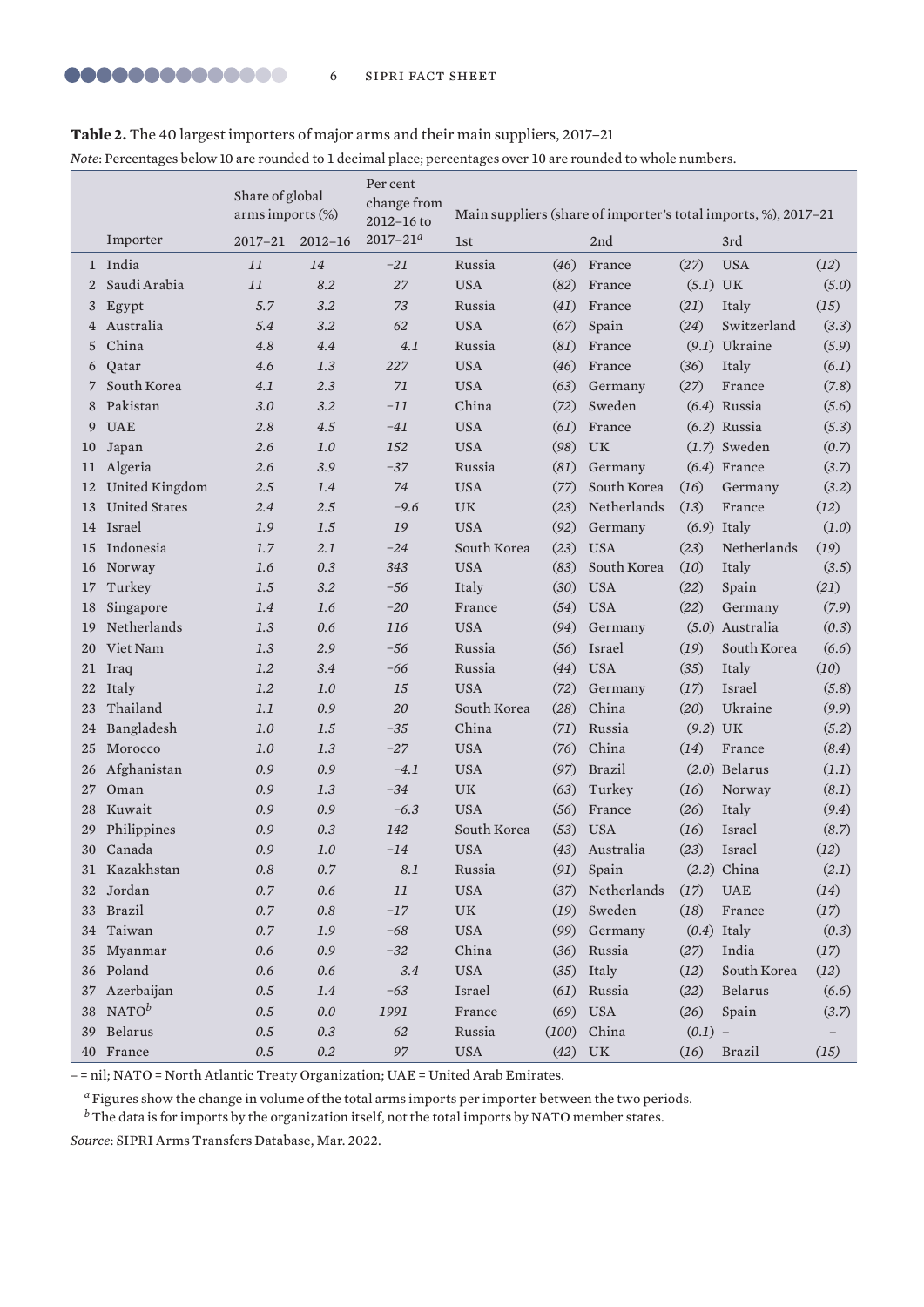**00000000000000** 

figure 5), followed by the Middle East (32 per cent), Europe (13 per cent), Africa (5.8 per cent) and the Americas (5.5 per cent).

#### **Africa**

Between 2012–16 and 2017–21 imports of major arms by African states decreased by 34 per cent. Russia was the largest supplier to Africa in 2017–21, accounting for 44 per cent of imports of major arms to the region, followed by the USA (17 per cent), China (10 per cent) and France (6.1 per cent).

The overall drop in African arms imports was mainly due to decreases in imports by Algeria and Morocco—the two largest arms importers in the region. In 2017–21 Algeria accounted for 44 per cent of total African arms



**Figure 4.** Global share of imports of major arms by the 10 largest importers, 2017–21

*Source*: [SIPRI Arms Transfers Database, Mar. 202](https://www.sipri.org/databases/armstransfers)2.

imports and for 2.6 per cent of the global total. Arms imports by Algeria decreased by 37 per cent between 2012–16 and 2017–21. Arms imports by Algeria's regional rival Morocco fell by 27 per cent in the same period. Both states, however, have substantial pending deliveries of major arms.

# *Sub-Saharan Africa*

States in sub-Saharan Africa accounted for 2.0 per cent of total global imports of major arms in 2017–21. Taken together, their arms imports were 35 per cent lower in 2017–21 than in 2012–16. In 2017–21 the five largest arms importers in the subregion were Angola, Nigeria, Ethiopia, Mali and Botswana. Recently imported arms played a role in the current armed conflicts in three of these states: Nigeria, Ethiopia and Mali. In 2017–21 these three states each had a diversified supplier base and received no more than 49 per cent of their major arms from a single supplier.

Nigeria received major arms from 13 suppliers in 2017–21. Deliveries included 272 armoured vehicles from China, 7 combat helicopters from Russia, 3 combat aircraft from Pakistan, 12 light combat aircraft from Brazil (via the USA) and 9 patrol craft from France.

Ethiopia received air-defence equipment from Russia and Ukraine during the first three years of the period 2017–21. While no transfers of major arms to war-torn Ethiopia from these two states have been identified for 2020–21, several deliveries by other suppliers are known to have taken place in that period, but the numbers of arms involved are highly uncertain. These arms deliveries included multiple rocket launchers from China and unmanned aerial vehicles from Turkey and an unidentified supplier.

The largest arms supplier to Mali in 2017–21 was Russia, which delivered 4 armed transport helicopters and 4 combat helicopters. In the same period,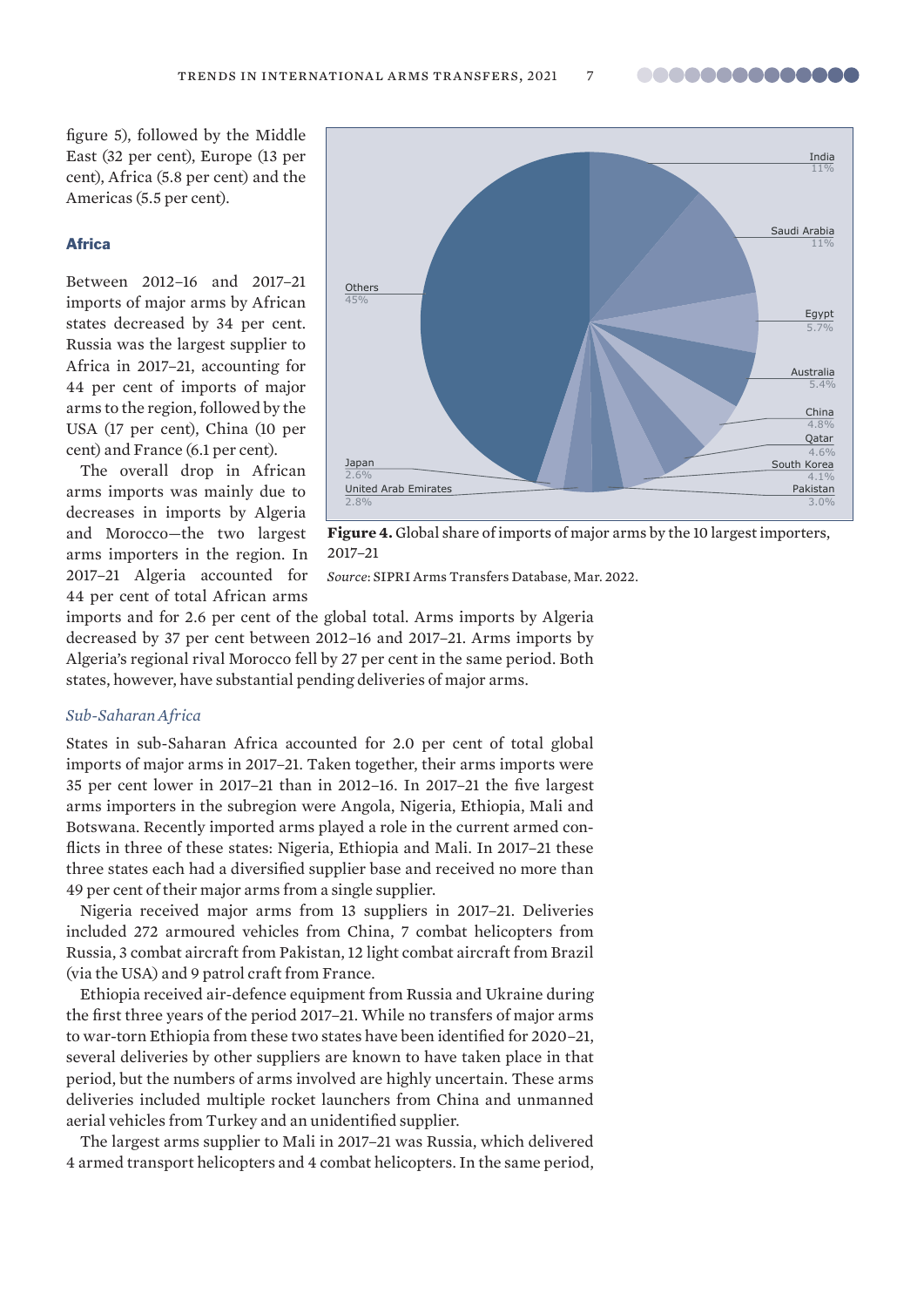

**Figure 5.** The importers of major arms, by region, 2017–21 and 2012–16, per cent of global share

*Note*: The SIPRI trend-indicator value (TIV) is a measure of the volume of international transfers of major arms. The method used for the SIPRI TIV is described on the [Arms](https://www.sipri.org/databases/armstransfers/sources-and-methods) [Transfers Database web page.](https://www.sipri.org/databases/armstransfers/sources-and-methods)

*Source*: [SIPRI Arms Transfers Database, Mar. 20](https://www.sipri.org/databases/armstransfers)22.

Mali received 130 armoured vehicles from the UAE and 4 light combat aircraft from Brazil. South Africa also supplied 102 armoured vehicles, of which at least 70 were paid for by Germany as military aid.

# The Americas

Arms imports by states in the Americas decreased by 36 per cent between 2012–16 and 2017–21. This followed a decrease of 21 per cent between 2007–11 and 2012–16. The USA and Canada were the largest importers of major arms in the Americas in 2017–21, accounting respectively for 43 per cent and 15 per cent of the regional total.

The fall in arms imports to the Americas was largely due to a 55 per cent reduction in arms imports by South American states between 2012–16 and 2017–21. In 2017–21 arms imports by South

American states were at a lower level than in any 5-year period in the past 50 years. Brazil and Chile were the largest arms importers in South America in 2017–21, accounting respectively for 37 per cent and for 21 per cent of arms imports to the subregion. Chile's arms imports increased by 15 per cent between 2012–16 and 2017–21, while Brazil's decreased by 17 per cent. Brazil, however, is the only state in South America with substantial deliveries of arms pending. These include orders for over 1100 armoured vehicles, 5 submarines, 4 frigates and 31 combat aircraft.

# Asia and Oceania

Arms imports by states in Asia and Oceania decreased by 4.7 per cent between 2012–16 and 2017–21. This followed a 25 per cent increase between 2002–2006 and 2007–11, and a further 9.3 per cent increase between 2007–11 and 2012–16.

Asia and Oceania remained the largest recipient region, accounting for 43 per cent of global arms imports. Of the 10 largest importers in 2017–21, 6 are in Asia and Oceania: India, Australia, China, South Korea, Pakistan and Japan. A total of 30 per cent of arms imports by states in the region came from the USA, 26 per cent from Russia and 12 per cent from France.

For many states in Asia and Oceania, a growing perception of China as a threat is the main driver of arms imports. This partly explains why Asia and Oceania has been the region with the highest level of arms imports for the past 30 years and the particularly large volumes of arms imported by states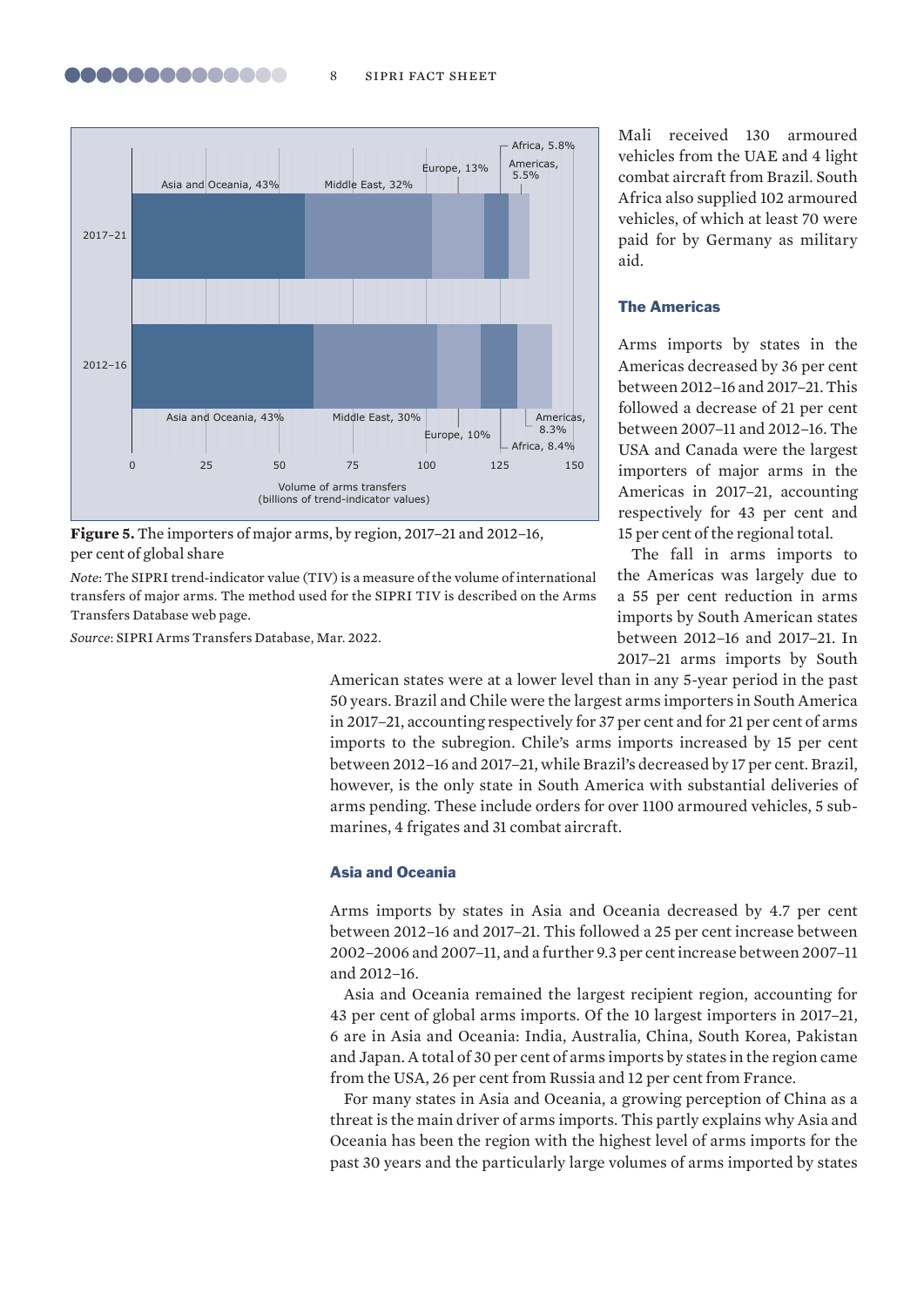..............

in Oceania, South Asia and South East Asia in the past 15 years. Current known orders indicate that arms imports by states in Asia and Oceania will remain at a high overall level for at least the coming five years.

#### *India*

Between 2012–16 and 2017–21 Indian arms imports decreased by 21 per cent. Despite this, India was the world's largest importer of major arms in 2017–21 and accounted for 11 per cent of total global arms imports in the period.

Russia was the largest supplier of major arms to India in both 2012–16 and 2017–21, but India's imports of Russian arms dropped by 47 per cent between the two periods as several large programmes for Russian arms wound down. This, combined with India's increased efforts to diversify its arms supplier base, meant that Russia's share of total Indian arms imports fell from 69 per cent to 46 per cent. In contrast, India's arms imports from France increased more than tenfold, making it India's second largest arms supplier in 2017–21.

Because of perceived growing threats from China and Pakistan and because of significant delays in the production of its own major arms, India has large-scale plans for arms imports. The drop in India's arms imports is, therefore, probably a temporary result of its slow and complex procurement process as well as its shift in suppliers.

# *Australia*

Arms imports by Australia rose by 62 per cent between 2012–16 and 2017–21, making it the fourth largest arms importer globally in 2017–21. The USA accounted for 67 per cent of Australia's imports of major arms, followed by Spain with 24 per cent. The most significant imports were 50 combat aircraft and 11 anti-submarine aircraft from the USA and 3 destroyers from Spain. Australia also has several large orders with pending deliveries, mostly from the UK and the USA. In 2021 Australia cancelled an order of up to 12 submarines from France as it expanded its security cooperation with the UK and the USA (AUKUS), directed mainly against China. As part of the AUKUS agreement, the UK and the USA offered to supply 8 nuclear-powered submarines to Australia. If the proposed deal is agreed, deliveries would probably start in the 2030s or even the 2040s.

#### *East Asia*

East Asia accounted for 12 per cent of global imports of major arms in 2017–21. Arms imports by East Asian states rose by 20 per cent between 2012–16 and 2017–21, reflecting the increasing tensions in the subregion. Of the 6 states in East Asia, 3 (China, South Korea and Japan) were among the 10 largest arms importers in 2017–21, despite all 3 having arms industries that can produce indigenous designs covering much or even most of their demands for major arms. Chinese arms imports remained stable between 2012–16 and 2017–21 and mainly came from Russia in both periods. However, China's arms imports are likely to decrease in the next few years as its industry is now capable of producing most types of major arms. Arms imports by South Korea and Japan increased significantly (by 71 per cent and 152 per cent respectively) and consisted of advanced arms such as F-35 combat aircraft and long-range air defence systems. Arms imports by Taiwan decreased by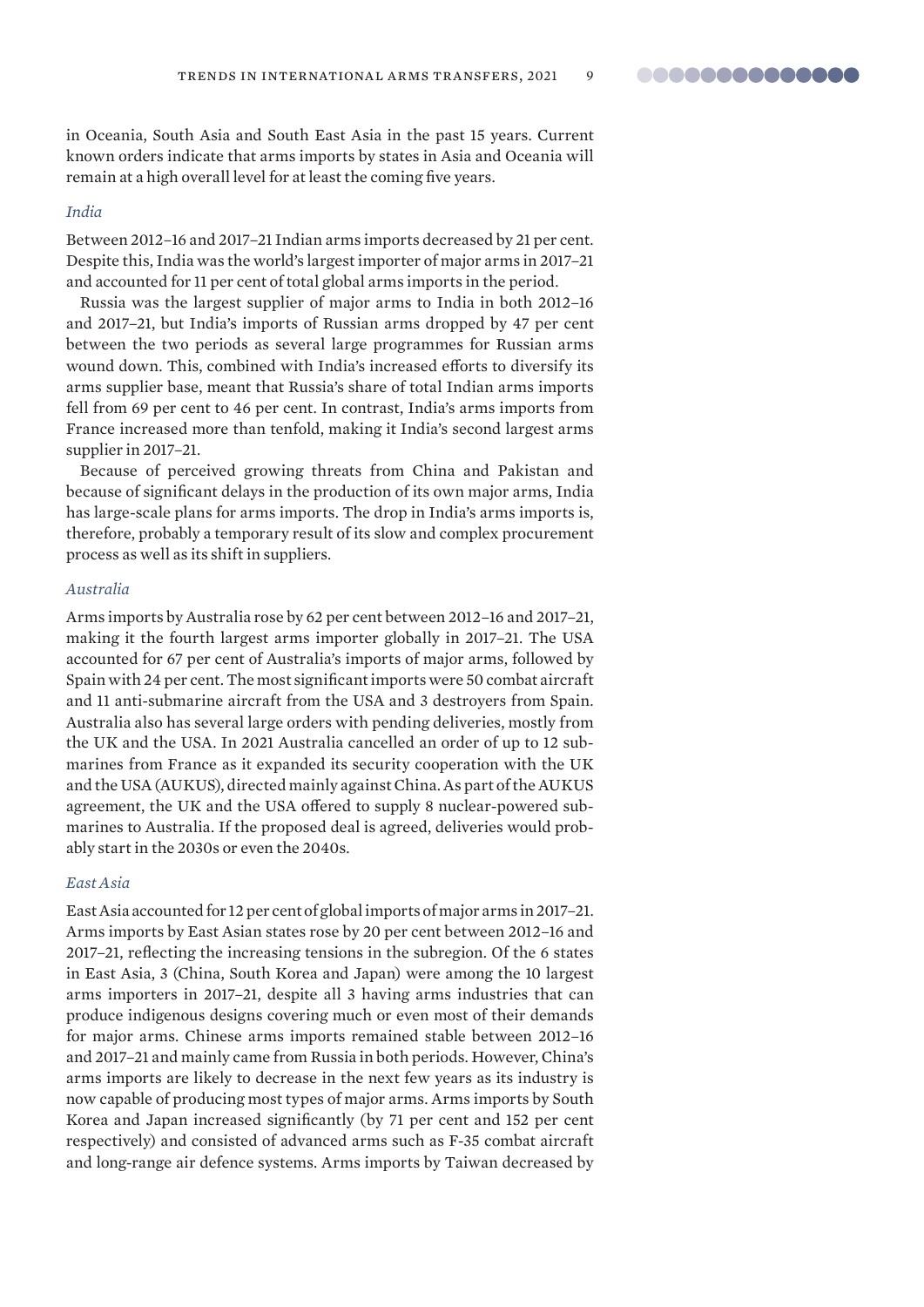68 per cent but are scheduled to increase significantly in the coming years. The USA was the main supplier to all three states in 2017–21.

#### *Myanmar*

Compared with some other arms-importing states in Asia and Oceania, Myanmar's arms imports have been at a relatively low level during the past decade. Its arms imports decreased by 32 per cent between 2012–16 and 2017–21. Nevertheless, Myanmar accounted for 0.6 per cent of total global arms imports in 2017–21, despite the widespread criticism of its violent military campaign against the Rohingya minority since 2016 and the repression of citizens by the military after the coup in February 2021. Imported major arms were employed by the military in both cases and continue to be used for such purposes. China, Russia and India were Myanmar's main arms suppliers in 2017–21. Deliveries included 30 combat-capable aircraft, with 20 coming from Russia and 10 from China. India delivered 1 submarine and its armaments.

#### Europe

In 2017–21 arms imports by European states were 19 per cent higher than in 2012–16. The USA accounted for 54 per cent of the region's arms imports in 2017–21, Russia for 7.9 per cent and Germany for 6.2 per cent. The growth in European demand for imports of major arms was at least partly driven by the severe deterioration in relations between most European states and Russia. While some larger European states can turn to their national arms industries to meet most of their requirements, for many states in the region imports are the main source of major arms.

The three largest importers of major arms in Europe in 2017–21 were the UK, Norway and the Netherlands. The UK, which increased its arms imports by 74 per cent between 2012–16 and 2017–21, was the 12th largest arms importer globally in 2017–21. Arms imports by Norway rose by 343 per cent while those by the Netherlands were up by 116 per cent, making them the 16th and 19th largest arms importers respectively. These three states imported a total of 71 F-35 combat aircraft from the USA in 2017–21, which accounted for the bulk of their respective arms imports in the period. Other European states are also expected to make large increases in their arms

#### **Box 1.** Arms transfers to Ukraine, 2017–21

Since 2014, Ukraine has been fighting rebels in the east of the country using its inventory of mainly Soviet-era arms. However, in 2017–21 its imports of major arms remained very limited and accounted for only 0.1 per cent of total global arms imports.

Deliveries of arms to Ukraine generally had more of a political than military significance, which grew in importance as the tensions between Russia and Ukraine worsened at the end of 2021. In 2017–21 the arms transfer to Ukraine with probably the largest military impact was Turkey's delivery of 12 armed unmanned aerial vehicles.

Czechia was the main supplier of major arms to Ukraine in 2017–21, accounting for 41 per cent of total Ukrainian arms imports and delivering 87 armoured vehicles and 56 pieces of artillery. The United States was the second largest supplier, accounting for 31 per cent. US deliveries, as aid, included 540 light anti-tank missiles. France, Lithuania, Poland and Turkey were Ukraine's only other suppliers of major arms.

The low level of arms transfers to Ukraine in 2017–21 is partly explained by its limited financial resources and by the fact that it has its own arms-production capabilities and a large existing arsenal of major arms. In addition, up until February 2022, several of the largest arms-exporting states had been restricting arms exports to Ukraine due to concerns that such transfers could contribute to conflict escalation.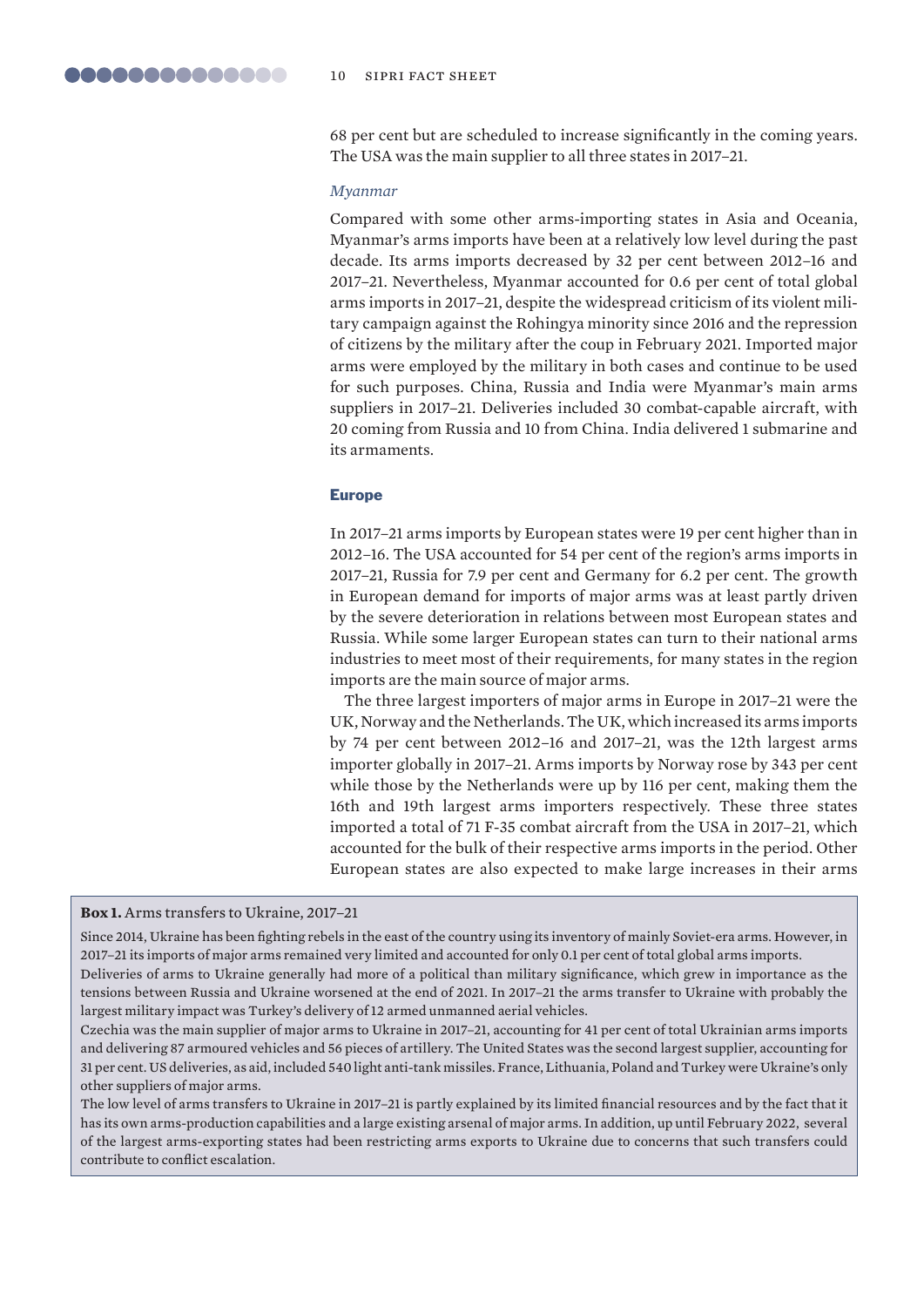**00000000000000** 

imports in the coming decade based on recent orders for major arms. For example, in 2020–21 Finland (64), Switzerland (36) and Poland (32) ordered a total of 132 F-35s while Germany ordered 5 P-8A anti-submarine aircraft; all of these will be supplied by the USA.

Despite the conflict in Ukraine in 2017–21, its arms imports remained at a very low level in that period (see box 1).

### The Middle East

Arms imports by Middle Eastern states were 2.8 per cent higher in 2017–21 than in 2012–16. This followed an 86 per cent increase between 2007–11 and 2012–16. Four of the top 10 arms-importing states in 2017–21 are in the Middle East: Saudi Arabia, Egypt, Qatar and the UAE. A total of 53 per cent of arms imports by states in the region came from the USA, while 12 per cent came from France and 11 per cent from Russia.

# *The Gulf region*

As the conflict in Yemen continued and tensions between Iran and other states in the region remained high, arms imports played an important role in security developments in the Gulf in 2017–21.

Saudi Arabia increased its arms imports by 27 per cent between 2012–16 and 2017–21. It received 11 per cent of total global arms imports, making it the second largest arms importer in the world, just behind India. The USA accounted for 82 per cent of Saudi Arabian arms imports in 2017–21. US arms deliveries included 97 F-15SA combat aircraft, a type used by Saudi Arabia in the ongoing war in Yemen, and 8 Patriot air defence systems, a type used against missiles fired by Houthi rebels in Yemen. The USA also supplied thousands of guided bombs, although further deliveries of such bombs were reportedly suspended in 2021 by the Administration of President Joe Biden.

During 2017–21, the UAE was active in the war in Yemen and in the war in Libya. Despite this, its arms imports dropped by 41 per cent between 2012–16 and 2017–21, taking it from the third largest to the ninth largest arms importer globally. Based on pending deliveries under current contracts, however, the volume of arms imports by the UAE is likely to remain at a high level in the coming years. The largest of these deals, for 80 combat aircraft from France, was signed in 2021.

Qatar's arms imports grew by 227 per cent between 2012–16 and 2017–21, propelling it from being the 22nd largest arms importer to the 6th largest. For the large-scale expansion of its armed forces, Qatar has turned to several of the world's major arms suppliers. In 2017–21 Qatar received 46 per cent of its arms imports from the USA and 36 per cent from France. Qatar has large deliveries of major arms pending from the USA, France, Italy and the UK.

Kuwait was outside the top 25 arms importers in 2017–21. It will probably be among this group in future years, however, as it has deliveries scheduled for 2021–23 for 28 combat aircraft and 109 tanks from the USA and 26 combat aircraft from Italy.

Iran's arms imports were at a very low level in 2017–21. Although the United Nations lifted its decade-long arms embargo on Iran in 2020, there is no public evidence that Iran has since received or ordered notable volumes of major arms from abroad.